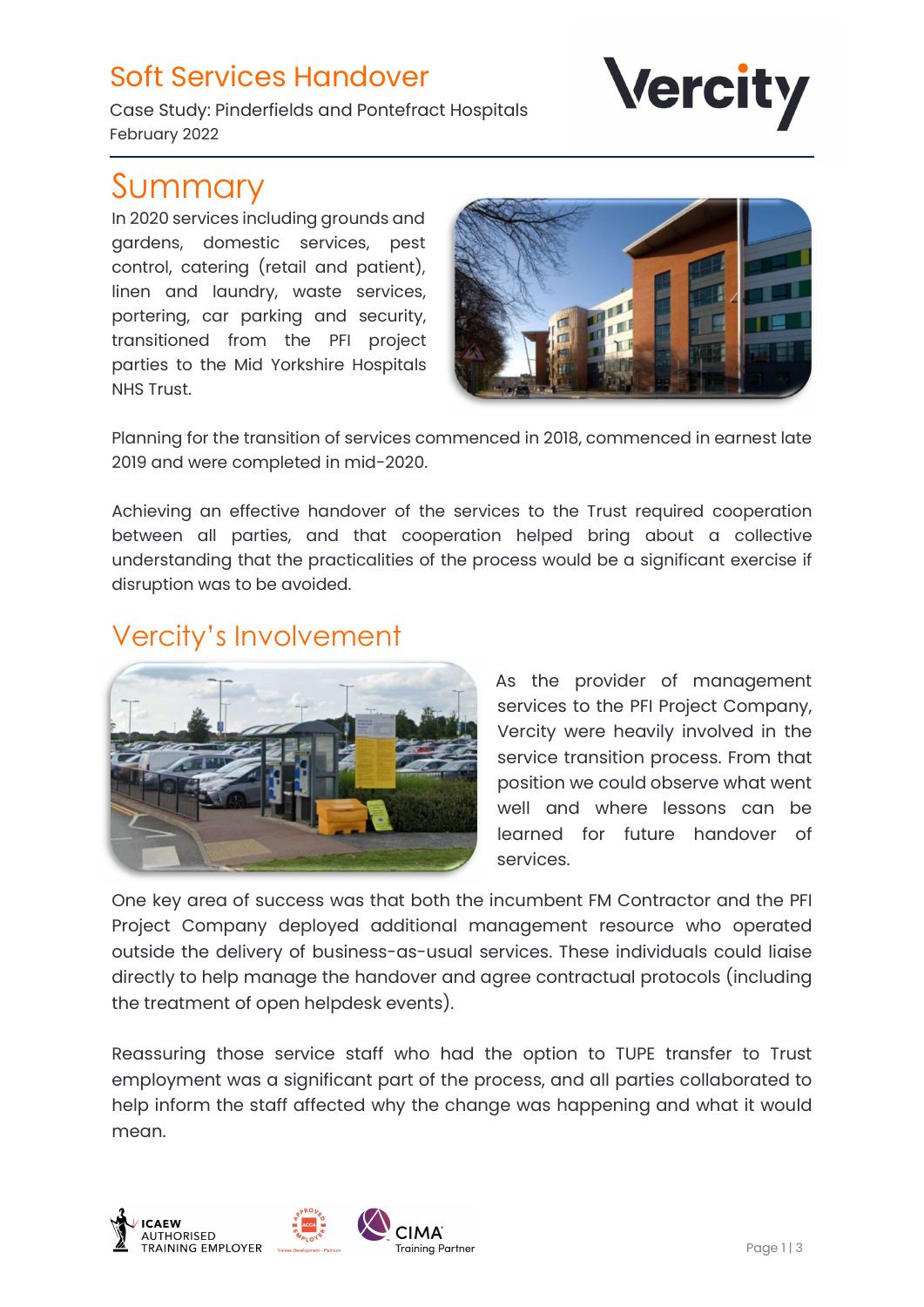#### Leased Assets

There were a number of other assets which would transfer to the Trust. These included leased assets that supported the service delivery, including laundry vehicles and catering equipment (fixed and mobile).

Compiling a list of the various leased assets and making arrangements to cancel or transfer these sounds like a simple exercise but was another piece of the puzzle that the team working on handover had to assemble.

#### Grounds & Gardens

One of the services being transferred to Trust self-delivery was the grounds maintenance. While the condition of the grounds themselves was good there was a need to agree the staff and assets transferring to the Trust (as keeping the grounds in good order needs a lot of equipment!).



There was also a need to define the interface between grounds maintenance and Hard FM responsibilities for ensuring the effective operation of external drainage.

#### Stock

One area that the parties needed to resolve was the valuation of the stock held in the hospitals at the date of handover.



This applied not only the visible stock in the cafes and restaurants but also to the cleaning supplies, template security badges, PPE and various other critical items that had been paid for by the existing service provider but would be needed by the Trust to ensure smooth continuation of services for the hospital users.